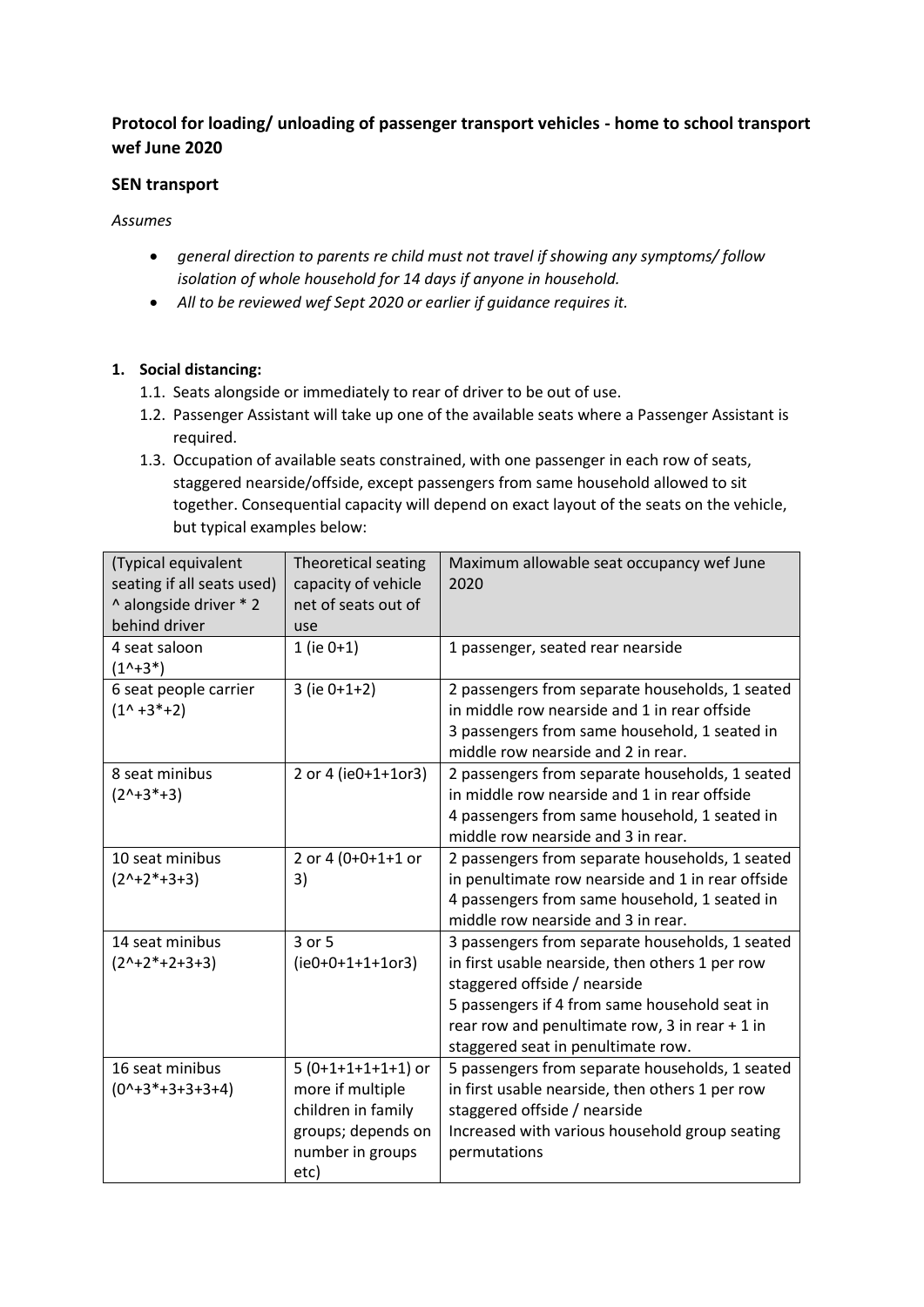| Coaches and buses | Varies | Typically no more than 25% seats usable, 1 per |
|-------------------|--------|------------------------------------------------|
|                   |        | row, with front row of coaches seated only on  |
|                   |        | nearside to preserve separation from driver.   |

NOTE – achieving distancing in line with these standards will mean increasing the size of the vehicle, or where that is not possible, splitting the children across separate runs – either by additional runs with the same vehicle (ie staggered times of arrival at and departure from schools), OR additional vehicles operating. Costs will increase for each of these options, in the order listed.

## **2. Loading (general protocols):**

**Boarding when travelling to school**: Each passenger to sit at **rearmost** available seat unless specifically agreed otherwise due to reasons of child welfare/ risk assessment. Parent/ Carer to assist with loading their child onto the vehicle where required (ie where a child cannot do so independently).

**Boarding at school:** every effort should be made to load passengers in reverse of drop off order (ie last drop off on first, etc) in order to maintain social distancing. School staff from appropriate pod/ bubble to assist with loading at school .

Where passengers pass the driver's seat to board the vehicle, drivers must turn off the engine and alight from the vehicle (using the driver's door if available) before the passengers board.

Driver to verbally allow passengers on 1 by 1 as distancing allows. Support to be provided by school staff at school end of journey – AM & PM.

## **3. Seatbelts, car seats, securing wheelchairs etc**

To avoid close proximity between driver and children, parents to be asked to encourage their children to board the vehicle independently, so far as possible. Where assistance is required (likely to be youngest children), the parent/ responsible adult should be encouraged to assist when boarding at home. When boarding at the school, the school staff in the "bubble" may be able to assist as required. However, where applicable the legal responsibility of drivers to ensure worn properly is unchanged; but normally a visual check should be sufficient.

Where risk assessment deems Driver or Passenger Assistant support eg in securing a wheelchair unavoidable, this will follow the risk assessment instructions with appropriate PPE used.

## **4. Unloading:**

Alight in reverse order of boarding, preserving distance.

Where passengers pass the driver's seat to alight from the vehicle, drivers must turn off the engine and alight from the vehicle (using the driver's door if available) before the passengers alight.

Signs and verbal instruction to pupils on safe distancing where pupils are able to independently depart the vehicle.

## **5. Ventilation**

Ventilate vehicle with opened windows wherever possible (but be aware of need to avoid risk of children leaning out of windows etc).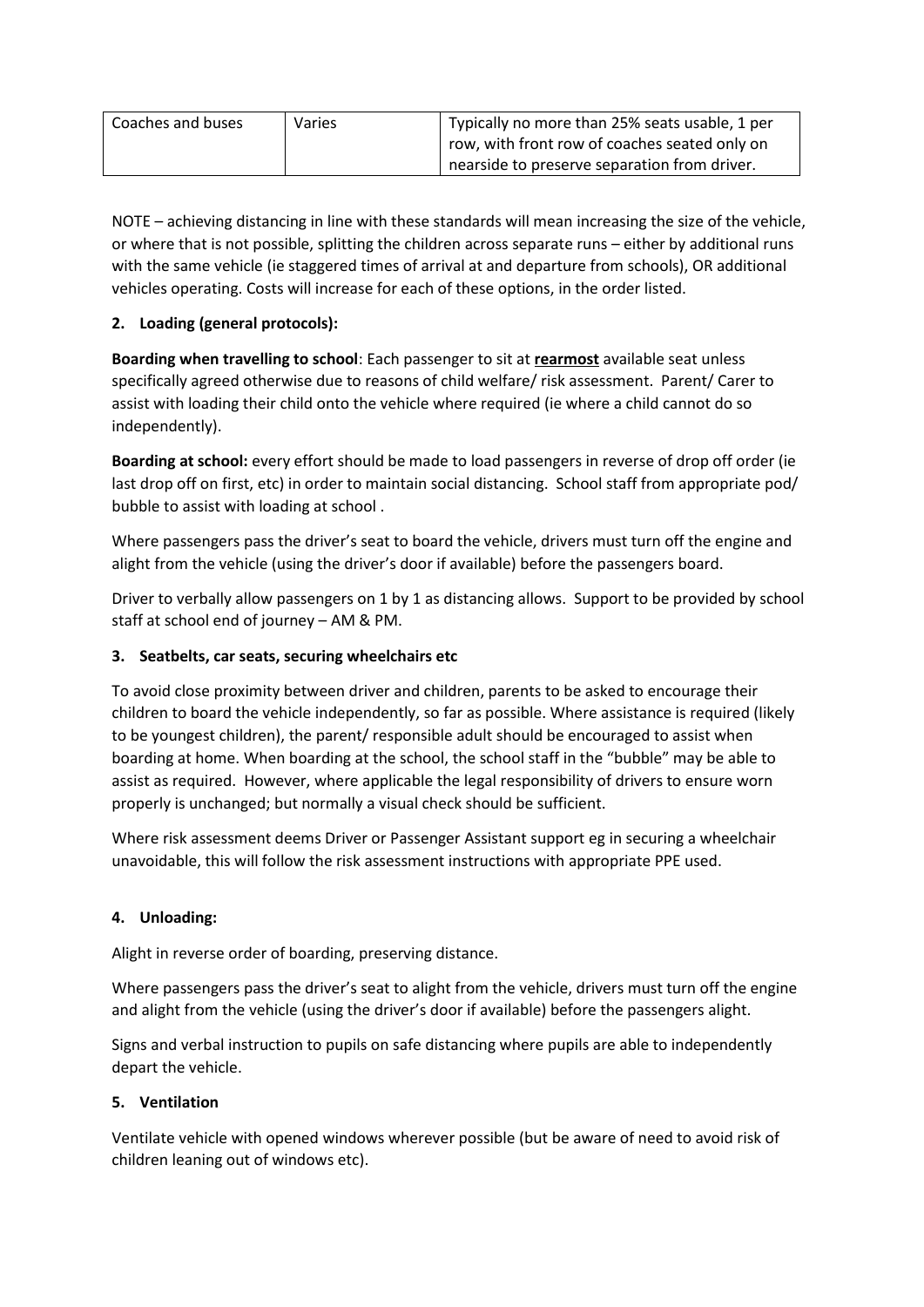Operator extractor systems where available.

Do not set to recirculate air.

## **6. Cleaning:**

Cleaning regime (please see separate cleaning guidance) to be carried out before and after each trip. (Staff doing this will need appropriate PPE (disposable gloves, apron???)

#### **7. PPE - face coverings**

- 7.1. Driver is permitted to wear a face covering. Please note this is not mandatory under current government guidance but is encouraged.
- 7.2. Passengers **It is noted that for SEN pupils, wearing a face covering is more challenging and may not be possible.** However, the general guidance is as follows:
	- 7.2.1.Secondary school age children encouraged but not required to wear cloth face covering unless specific reason makes that inappropriate.
	- 7.2.2.Primary school children permitted to wear face covering where appropriate.

#### **8. PPE - other**

8.1. Driver : no other required unless specified under a risk assessment OR, where required to assist with seat belts (disposable gloves required). PPE for vehicle cleaning is detailed in the cleaning guide.

#### **9. Good practice personal care**

- 9.1. Children to wash hands with soap and water immediately before and after each journey.
- 9.2. Driver to wash hands with soap and water or alcohol sanitiser (>70% alcohol) before and after each journey.
- 9.3. Hand sanitising gel can be provided on the vehicle for those who wish to use it in addition to hand washing.
- 9.4. Coughs/sneezes children/parents to be given guidance on good management of coughs and sneezes. Passengers to bring own tissues which should be disposed of responsibly (ie in nearest bin – they must not be left on buses.
- 9.5. Where pupils needs mean there are additional risks around personal care or where pupils display behaviours which pose additional risks (eg spitting), a risk assessment must take place to identify additional measures and PPE.

## **10. Personal belongings**

Children to minimise the transport of bags. All bags must be stowed under the seats, not on seats.

#### **11. Carriage of passengers with symptoms**

Any child, young person or other learner who starts displaying coronavirus symptoms while at their setting should be collected by a member of their family or household. In exceptional circumstances, where this is not possible, and where a symptomatic child or young person or other passenger needs to be transported to their home, you should do the following:

- If possible use a vehicle with a full height partition screen between the driver and the passenger
- the driver and passenger should maintain a distance of 2 metres from each other
- the driver should use PPE = face mask (and gloves?)